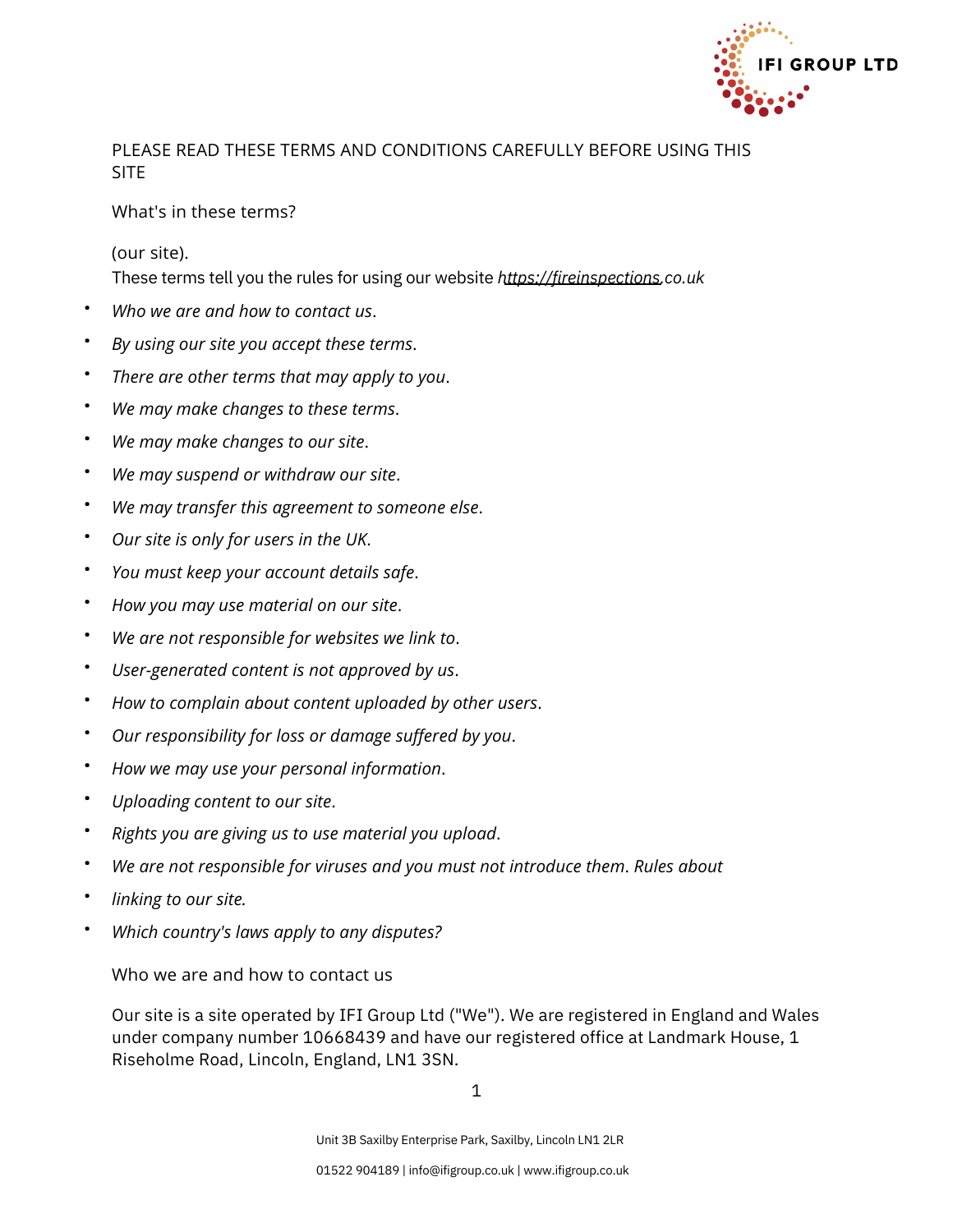

To contact us, please email info@ifigroup.co.uk or telephone our customer service line on 01522 904189.

By using our site you accept these terms

By using our site, you confirm that you accept these terms of use and that you agree to comply with them.

If you do not agree to these terms, you must not use our site.

We recommend that you print a copy of these terms for future reference.

There are other terms that may apply to you

These terms of use refer to the following additional terms, which also apply to your use of our site:

- Our Privacy Policy. See further under How we may use your personal information. •
- If you purchase goods from our site, our Terms and conditions of supply apply to the sales. •

We may make changes to these terms

We amend these terms from time to time. Every time you wish to use our site, please check these terms to ensure you understand the terms that apply at that time.

We may make changes to our site

We may update and change our site from time to time to reflect changes to our services, our users' needs and our business priorities.

We may suspend or withdraw our site

Our site is made available free of charge.

We do not guarantee that our site, or any content on it, will always be available or be uninterrupted. We may suspend or withdraw or restrict the availability of all or any part of our site for business and operational reasons. We will try to give you reasonable notice of any suspension or withdrawal.

You are also responsible for ensuring that all persons who access our site through your internet connection are aware of these terms of use and other applicable terms and conditions, and that they comply with them.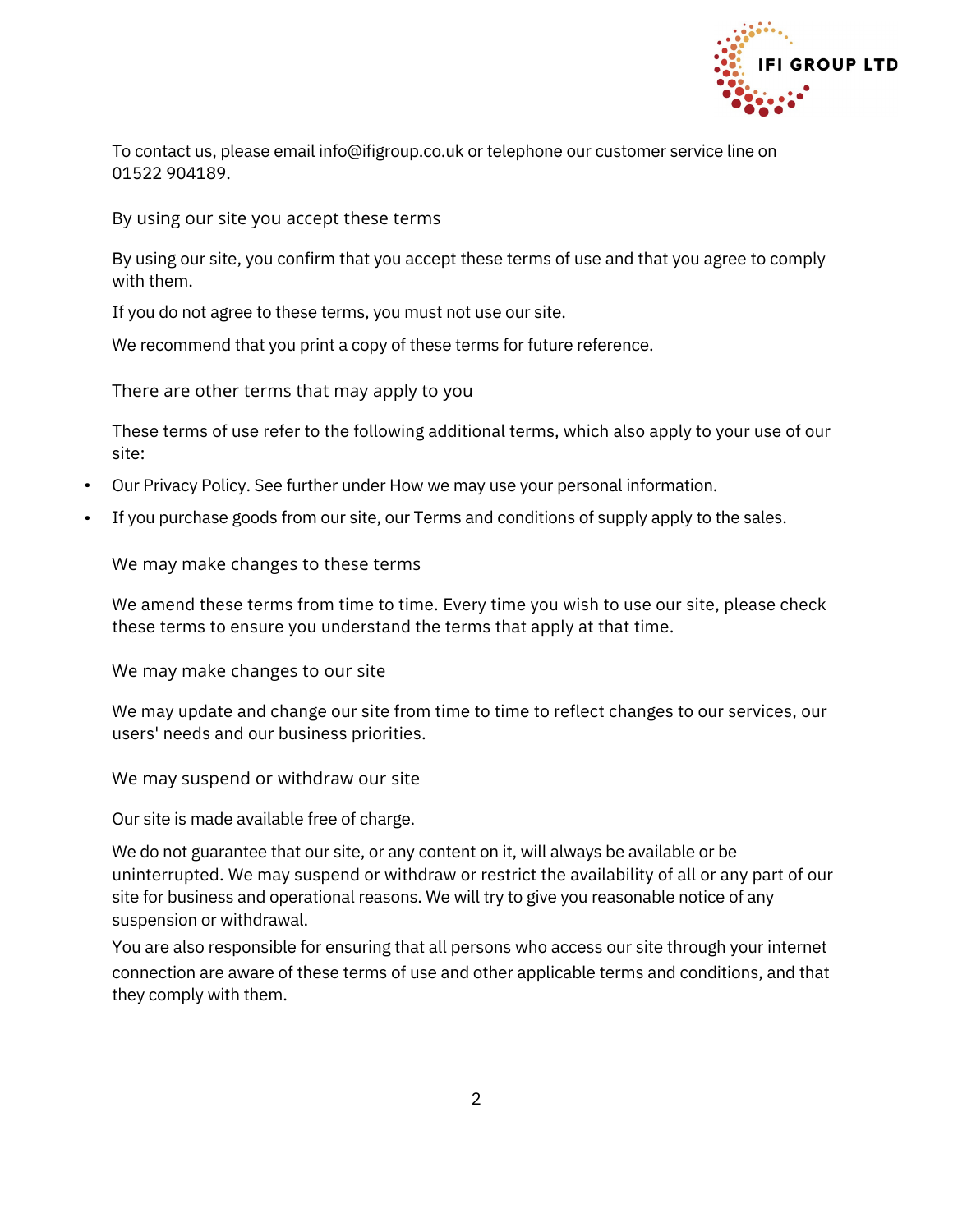

We may transfer this agreement to someone else

We may transfer our rights and obligations under these terms to another organisation. We will always tell you in writing if this happens and we will ensure that the transfer will not affect your rights under the contract.

Our site is only for users in the UK

Our site is directed to people residing in the United Kingdom. We do not represent that content available on or through our site is appropriate for use or available in other locations.

You must keep your account details safe

If you choose, or you are provided with, a user identification code, password or any other piece of information as part of our security procedures, you must treat such information as confidential. You must not disclose it to any third party.

We have the right to disable any user identification code or password, whether chosen by you or allocated by us, at any time, if in our reasonable opinion you have failed to comply with any of the provisions of these terms of use.

If you know or suspect that anyone other than you knows your user identification code or password, you must promptly notify us at info@fireinspections.co.uk.

How you may use material on our site

We are the owner or the licensee of all intellectual property rights in our site, and in the material published on it. Those works are protected by copyright laws and treaties around the world. All such rights are reserved.

You may print off one copy, and may download extracts, of any page(s) from our site for your personal use and you may draw the attention of others within your organisation to content posted on our site.

You must not modify the paper or digital copies of any materials you have printed off or downloaded in any way, and you must not use any illustrations, photographs, video or audio sequences or any graphics separately from any accompanying text.

Our status (and that of any identified contributors) as the authors of content on our site must always be acknowledged.

You must not use any part of the content on our site for commercial purposes without obtaining a licence to do so from us or our licensors.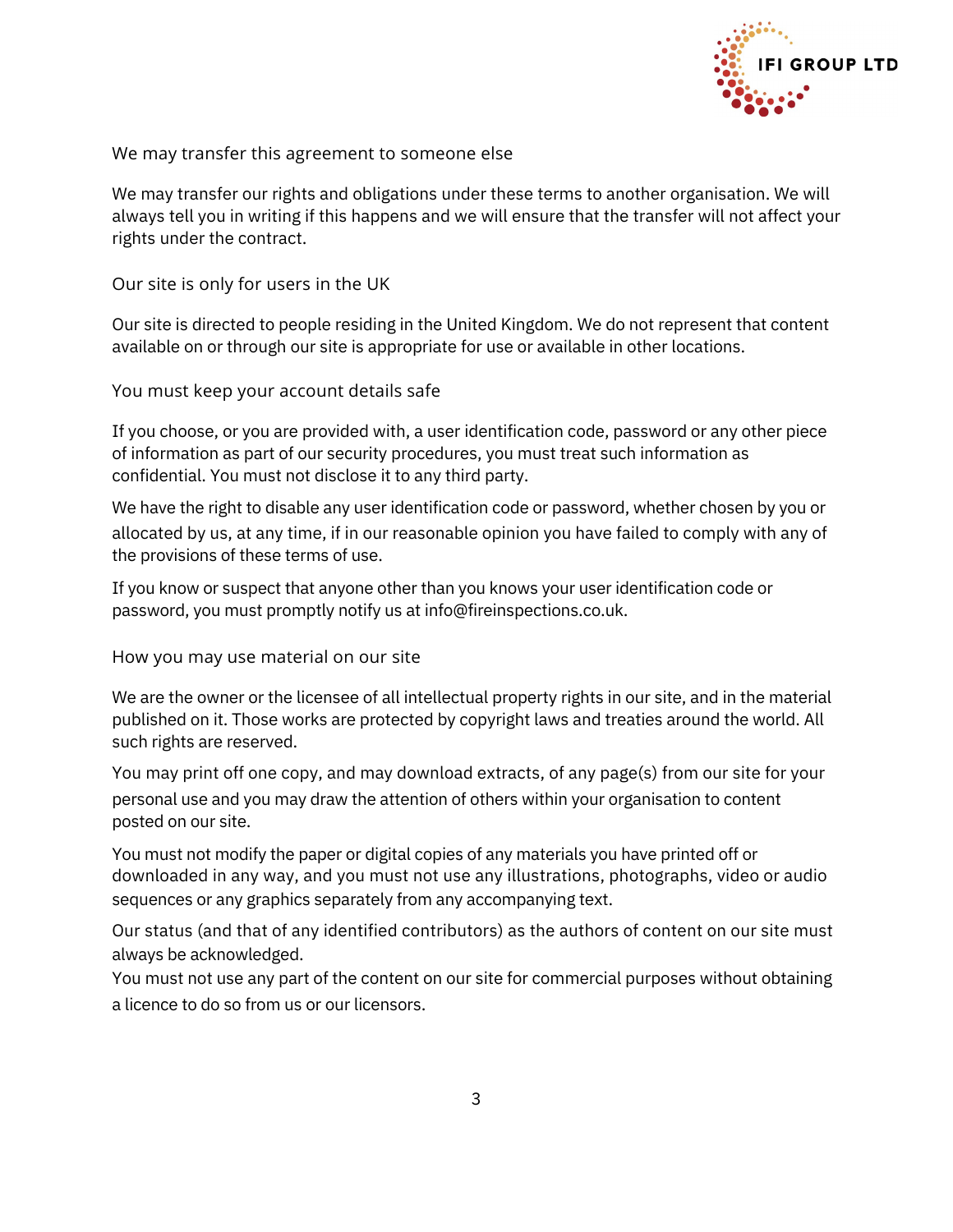

If you print off, copy or download any part of our site in breach of these terms of use, your right to use our site will cease immediately and you must, at our option, return or destroy any copies of the materials you have made.

Do not rely on information on this site

The content on our site is provided for general information only. It is not intended to amount to advice on which you should rely. You must obtain professional or specialist advice before taking, or refraining from, any action on the basis of the content on our site.

Although we make reasonable efforts to update the information on our site, we make no representations, warranties or guarantees, whether express or implied, that the content on our site is accurate, complete or up to date.

We are not responsible for websites we link to

Where our site contains links to other sites and resources provided by third parties, these links are provided for your information only. Such links should not be interpreted as approval by us of those linked websites or information you may obtain from them.

We have no control over the contents of those sites or resources.

User-generated content is not approved by us

This website may include information and materials uploaded by other users of the site, including to bulletin boards and chat rooms. This information and these materials have not been verified or approved by us. The views expressed by other users on our site do not represent our views or values.

How to complain about content uploaded by other users

If you wish to complain about content uploaded by other users, please contact us.

Our responsibility for loss or damage suffered by you

Whether you are a consumer or a business user :

• We do not exclude or limit in any way our liability to you where it would be unlawful to do so.

This includes liability for death or personal injury caused by our negligence or the negligence of our employees, agents or subcontractors and for fraud or fraudulent misrepresentation.

• Different limitations and exclusions of liability will apply to liability arising as a result of the supply of any products or services to you, which will be set out in our Terms and conditions of supply.

4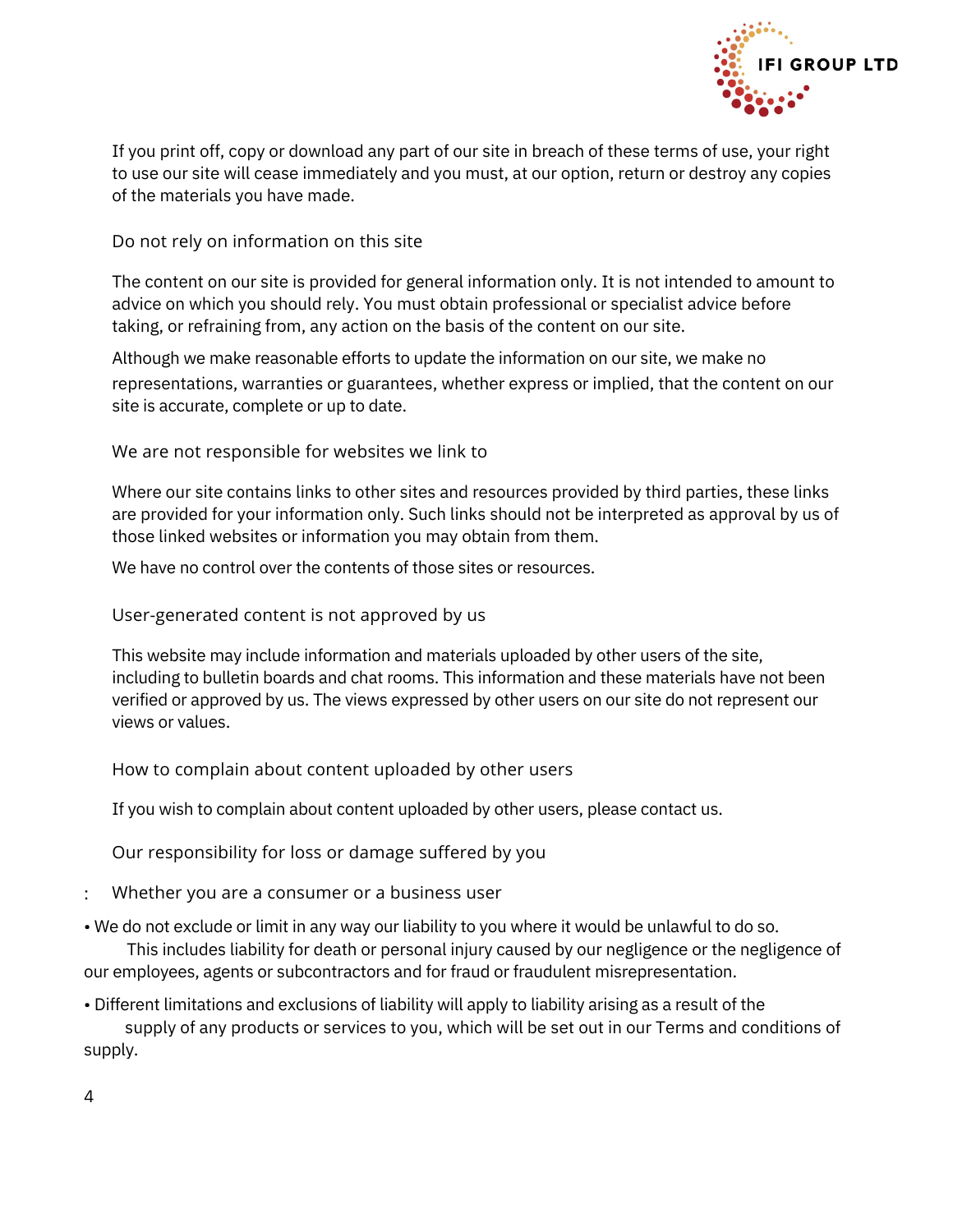

If you are a business user:

• We exclude all implied conditions, warranties, representations or other terms that may apply to our site or any content on it.

• We will not be liable to you for any loss or damage, whether in contract, tort (including

negligence), breach of statutory duty, or otherwise, even if foreseeable, arising under or in connection with:

- use of, or inability to use, our site; or
- use of or reliance on any content displayed on our site.
- In particular, we will not be liable for:
- loss of profits, sales, business, or revenue;
- business interruption;
- loss of anticipated savings;
- loss of business opportunity, goodwill or reputation; or
- any indirect or consequential loss or damage.

If you are a consumer user:

• Please note that we only provide our site for domestic and private use. You agree not to use our

site for any commercial or business purposes, and we have no liability to you for any loss of profit, loss of business, business interruption, or loss of business opportunity.

• If defective digital content that we have supplied, damages a device or digital content belonging to you and this is caused by our failure to use reasonable care and skill, we will either repair the damage or pay you compensation. However, we will not be liable for damage that you could have avoided by following our advice to apply an update offered to you free of charge or for damage that was caused by you failing to correctly follow installation instructions or to have in place the minimum system requirements advised by us.

How we may use your personal information

We will only use your personal information as set out in our privacy policy.

Uploading content to our site

Any content you upload to our site will be considered non-confidential and non-proprietary. You retain all of your ownership rights in your content, but you are required to grant us a limited licence to use, store and copy that content and to distribute and make it available to third parties. The rights you license to us are described in *Rights you are giving us to use material you upload*.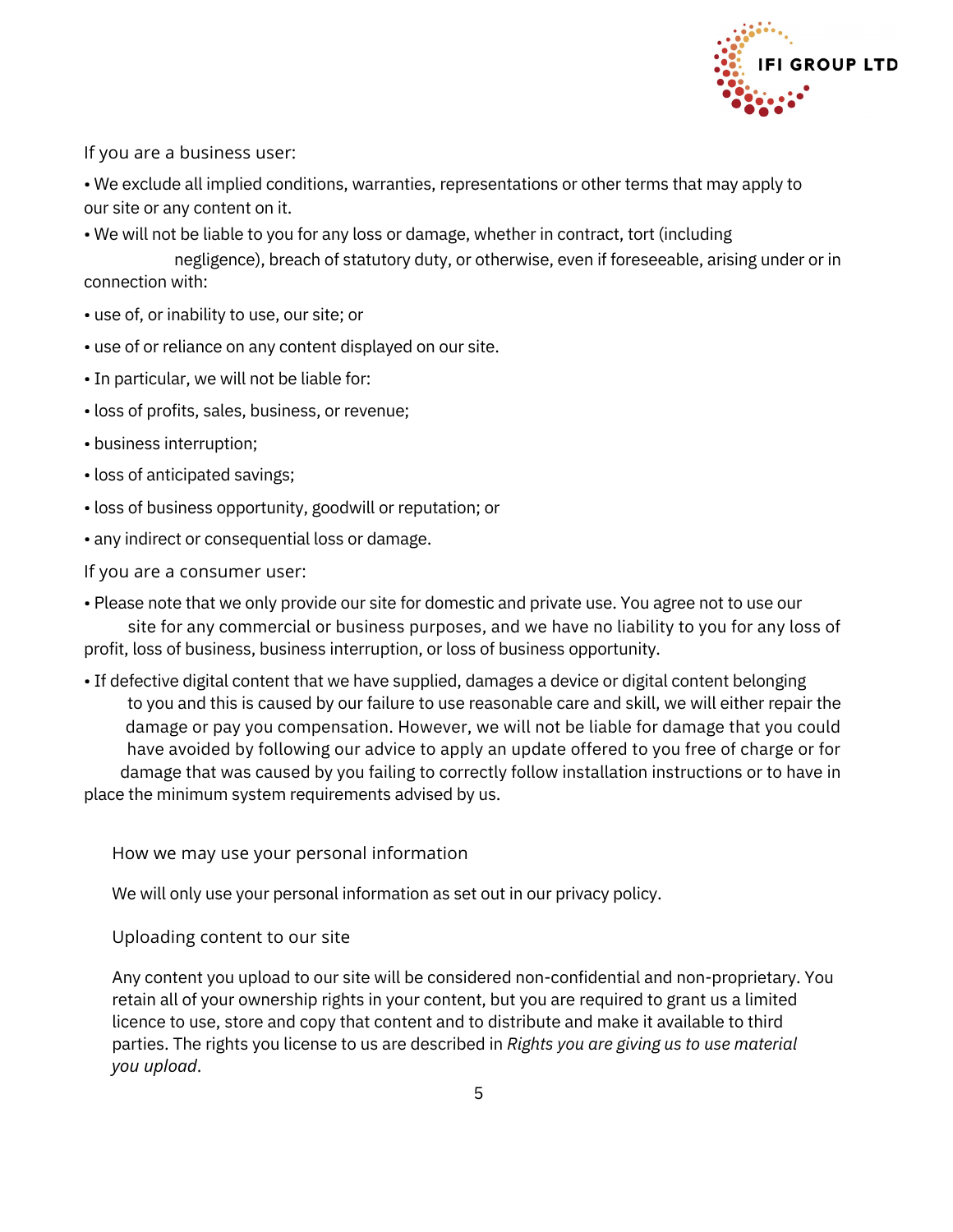

We also have the right to disclose your identity to any third party who is claiming that any content posted or uploaded by you to our site constitutes a violation of their intellectual property rights, or of their right to privacy.

You are solely responsible for securing and backing up your content.

We do not store terrorist content.

Rights you are giving us to use material you upload

When you upload or post content to our site, you grant us the following rights to use that content:

• a worldwide, non-exclusive, royalty-free, transferable licence to use, reproduce, distribute,

prepare derivative works of, display, and perform that user-generated content in connection with the service provided by the website and across different media forever;

• a worldwide, non-exclusive, royalty-free, transferable licence for other users, partners or advertisers to use the content for their purposes to expire when the user deletes the content from the site.

We are not responsible for viruses and you must not introduce them

We do not guarantee that our site will be secure or free from bugs or viruses.

You are responsible for configuring your information technology, computer programmes and platform to access our site. You should use your own virus protection software.

You must not misuse our site by knowingly introducing viruses, trojans, worms, logic bombs or other material that is malicious or technologically harmful. You must not attempt to gain unauthorised access to our site, the server on which our site is stored or any server, computer or database connected to our site. You must not attack our site via a denial-of-service attack or a distributed denial-of service attack. By breaching this provision, you would commit a criminal offence under the Computer Misuse Act 1990. We will report any such breach to the relevant law enforcement authorities and we will co-operate with those authorities by disclosing your identity to them. In the event of such a breach, your right to use our site will cease immediately.

## Rules about linking to our site

You may link to our home page, provided you do so in a way that is fair and legal and does not damage our reputation or take advantage of it.

You must not establish a link in such a way as to suggest any form of association, approval or endorsement on our part where none exists.

You must not establish a link to our site in any website that is not owned by you.